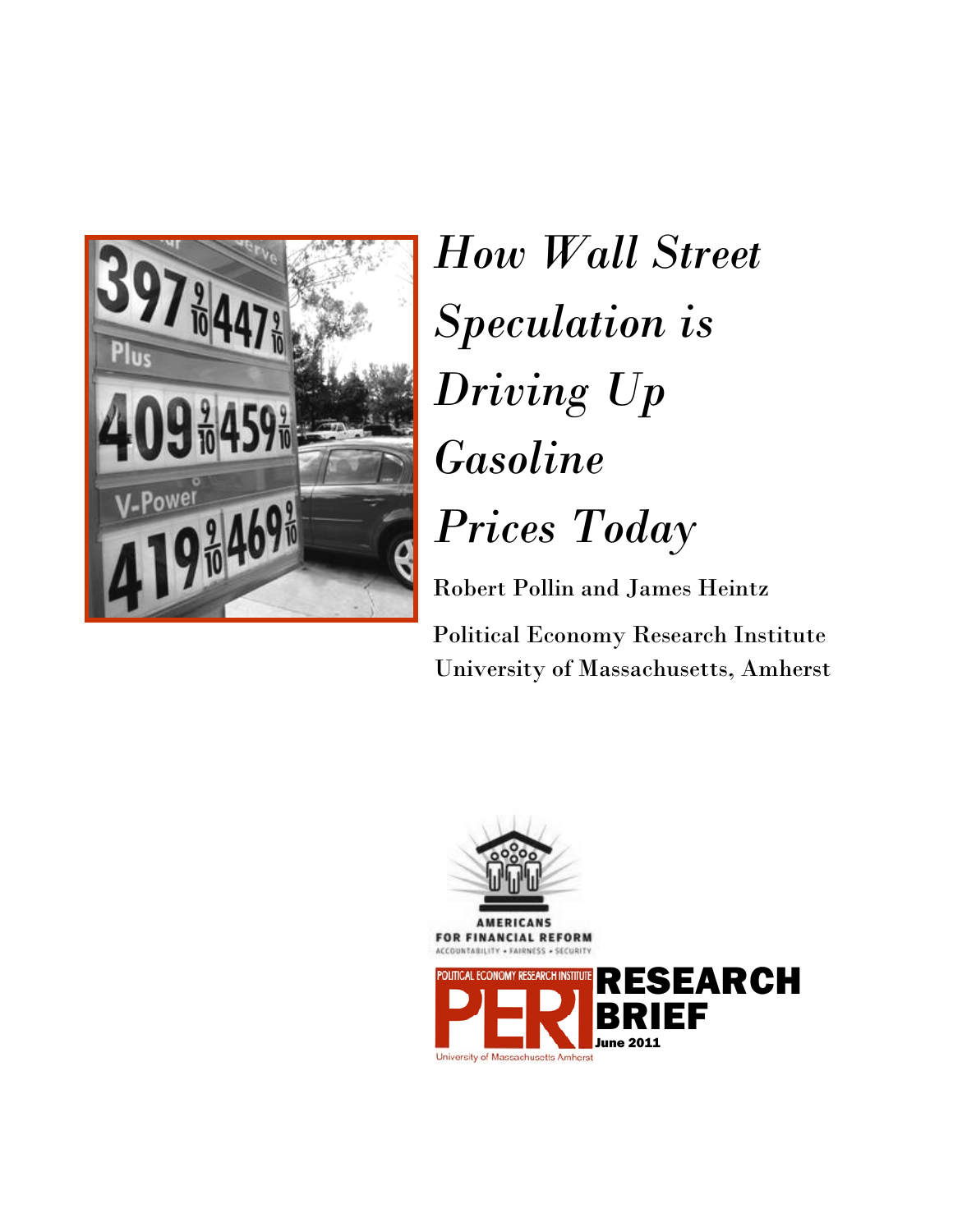## *How Wall Street Speculation is Driving Up Gasoline Prices Today*

#### ROBERT POLLIN AND JAMES HEINTZ

Political Economy Research Institute University of Massachusetts, Amherst

*June 21, 2011* 

The average retail price of gasoline at the pump, excluding taxes, was \$3.96 in May. In January 2009, the average retail price was \$1.96 (expressed in May 2011 dollars). In other words, consumers are now paying twice as much to fill their cars as they did 2½ years ago. Even as recently as last October, the average gas price at the pump was \$2.93. The average gas price has thus risen by a full dollar—35 percent—in only seven months.

What explains this huge run up in gas prices for consumers? To a significant extent, this is the result of the economy moving out of a deep recession, into a recovery, which has increased the demand for gasoline. But a major additional factor is the rapid growth in large-scale speculative trading around oil prices through the oil commodities futures market.

Indeed, we estimate that, without the influence of large-scale speculative trading on oil in the commodities futures market, the average price of gasoline at the pump in May would have been \$3.13 rather than \$3.96. This means that the average U.S. consumer paid a 83-cent-per-gallon premium in May for their gasoline purchases due to the huge rise in the speculative futures market for oil. Considering the U.S. economy as a whole, this translates into a speculation premium of over \$1 billion for May alone. If the May price were to hold for a year, that would mean that the speculative premium would total \$12 billion.

*Each [average two-car ] family spent \$82 more in May than necessary for gasoline, and most of this \$82 will have made its way into the pockets of large-scale speculators.*

For the average U.S. auto owner, the speculative premium amounted to about \$41 in May. This means the speculative premium for the average two-car family was about \$82 in May. That is, each such family spent \$82 more in May than necessary for gasoline, and most of this \$82 will have made its way into the pockets of large-scale speculators in the oil commodities futures market. (We present details on our data sources, statistical methods, calculations, as well as references to the relevant professional literature in the Appendix to this document).

Predicting the ups and downs of prices in global oil markets is notoriously unreliable. We have not attempted to create a new forecasting model. Rather, our estimate of where the retail price of gasoline would have been in May absent the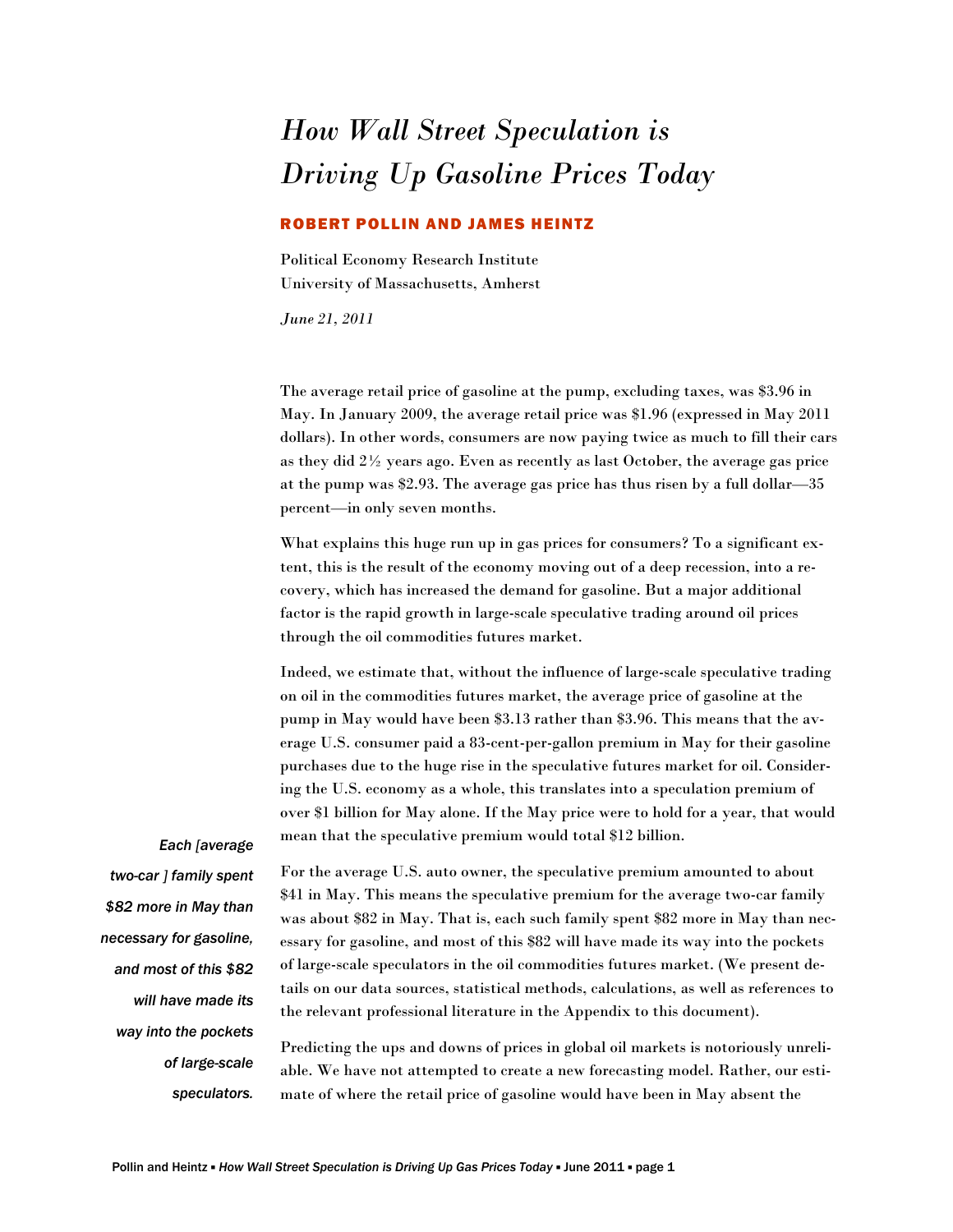influence of speculation is based on a straightforward exercise. We simply observed the actual long-run trend in oil prices using a standard statistical technique (the Hodrick-Prescott filter) and checked the reliability of our trend estimate by comparing it with the figure produced by the U.S. Energy Information Agency. By definition, this long-run trend figure will automatically take account of all the long-term factors influencing global oil prices, including 1) the production of oil; 2) refining, transportation and marketing conditions; and 3) changes in global demand. That is, the long-run price trend automatically incorporates all of the factors affecting oil prices other than short-term speculation.

Indeed, our method does also take account of increases in the speculative trading of oil, but only the long-run expansion of the speculative market, not the market's short-term ups and downs. That is the main reason why our estimate of the speculative premium today is significantly smaller than that of Exxon-Mobil CEO Rex Tillerson. Tillerson testified before the Senate on May 12 that, absent speculative market effects, the global price of crude oil today would be between \$60-\$70 dollars a barrel. This would translate into a price of gasoline at the pump of between \$2.56 and \$2.77 (assuming that these crude oil prices would have held steady at this lower level over the past several months). According to Tillerson's informal estimate, the speculative premium for May would therefore be between \$1.19 and \$1.41 a gallon.

It is not likely that any two observers will agree on the exact size of the speculative premium in oil markets today. But there is no doubt that big-time traders are receiving windfalls. For example, in mid-June, Glencore, the world's largest commodity trader reported a 47 percent surge in profits, driven, as reported in the *Financial Times* "by stellar results in oil trading" (*FT,* June 14, 2011).

#### HOW SPECULATION AFFECTS RETAIL GAS PRICES

*The overall level of futures market trading of crude oil contracts on the New York Mercantile Exchange is currently 400 percent greater than it was in 2001, and 60 percent higher than it was only two years ago.*

In the commodities futures market, buyers and sellers of futures contracts make agreements for the delivery of energy commodities such as crude oil at an agreed upon fixed price and date. These markets have been operating for decades. The contracts are regularly used by large purchasers of oil and other energy commodities, such as commercial airlines, to reduce their business risks against the possibility of large fluctuations in energy prices in the future. As such, the energy futures markets effectively supply insurance policies for large-scale consumers of energy products.

While the market for energy futures contracts is not new, what is new is that the amount of trading of crude oil futures contracts has exploded over the past decade. For example, the overall level of futures market trading of crude oil contracts on the New York Mercantile Exchange is currently 400 percent greater than it was in 2001, and 60 percent higher than it was only two years ago. Measured relative to the increases in the physical production of global oil supplies, trading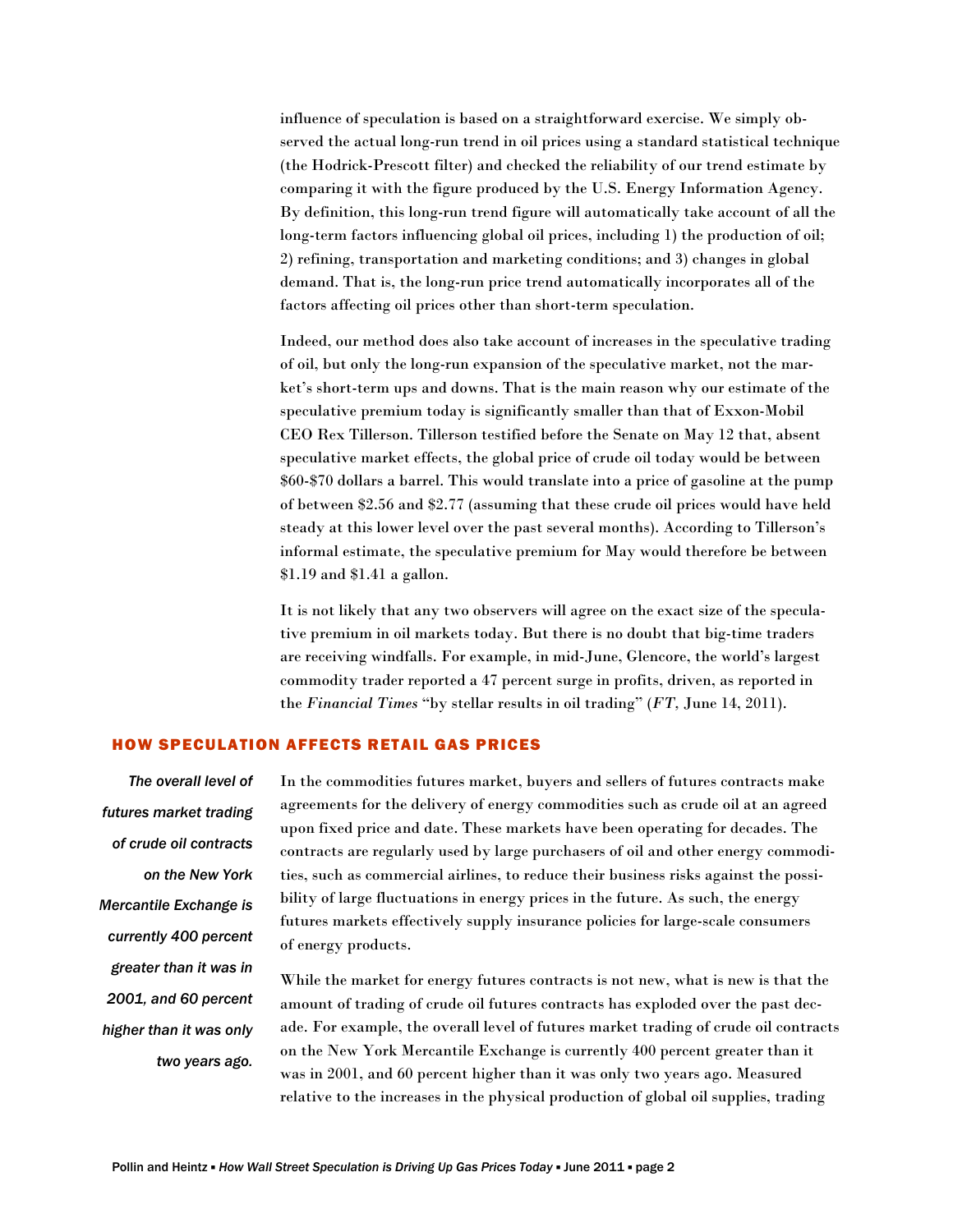is still 300 percent greater today than it was in 2001, and 33 percent greater than only 2 years ago.

The reason the crude oil futures market has exploded is that a new type of trader has come to dominate the futures market. These traders entered the market with enormous financial resources, enabling them to influence the ups and downs of market prices to an unprecedented degree. To a large extent, these traders are affiliated with major investment banks, such as Goldman Sachs or UBS. They became involved in this market to buy energy futures contracts as an alternative to holding stocks, bonds, or other types of derivative assets, such as mortgagebacked securities. But when these traders came to hold dominant positions in the market, they also gained the power to move prices up or down through their own trading decisions. Among other strategies, they can make large profits by staying ahead of other market participants. For example, when market prices are rising, they can buy large numbers of futures contracts, aiming to push prices up further upward, then sell their contracts at market peaks.

This type of speculative activity on the crude oil futures market influences the prices today (spot prices) of both crude oil and gasoline at the pump by affecting expectations of future price changes. That is, traders in the market for current supplies (the spot market) look to the speculative futures market to determine where to set prices today.

#### ARE OTHER FACTORS AT PLAY?

#### *Middle East instability causing falling crude oil production?*

*The level of production over the past three months is three percent higher than in January 2009, when the average retail price was \$1.90 per gallon.*

Some commentators argue that the rising price of gasoline is due to reductions in crude oil production tied to the recent political instability in the Middle East. In fact, there has been no significant change at all in global crude oil production since the uprisings that began in Tunisia last December, and spread into Egypt, Libya, Bahrain, Yemen and Syria. Thus, total global crude oil production averaged 87.6 million barrels per day over September – December of 2010, and 87.9 million barrels for January – March 2011. Moreover, the level of production over the past three months is three percent higher than in January 2009, when the average retail price was \$1.90 per gallon.

#### *Rise in global oil demand?*

It has also been argued that gasoline price increases are tied to a sharp rise in the global demand for oil, due especially to the rapid economic growth being experienced in China and India. However, the global demand for crude oil has been rising for three decades within a range in most years of about  $1 - 2$  percent per year. These demand increases have also been closely correlated with the increase in global production. Considering recent figures, from the first three months of 2009 relative to the first three months of 2011, global demand rose by about 2.4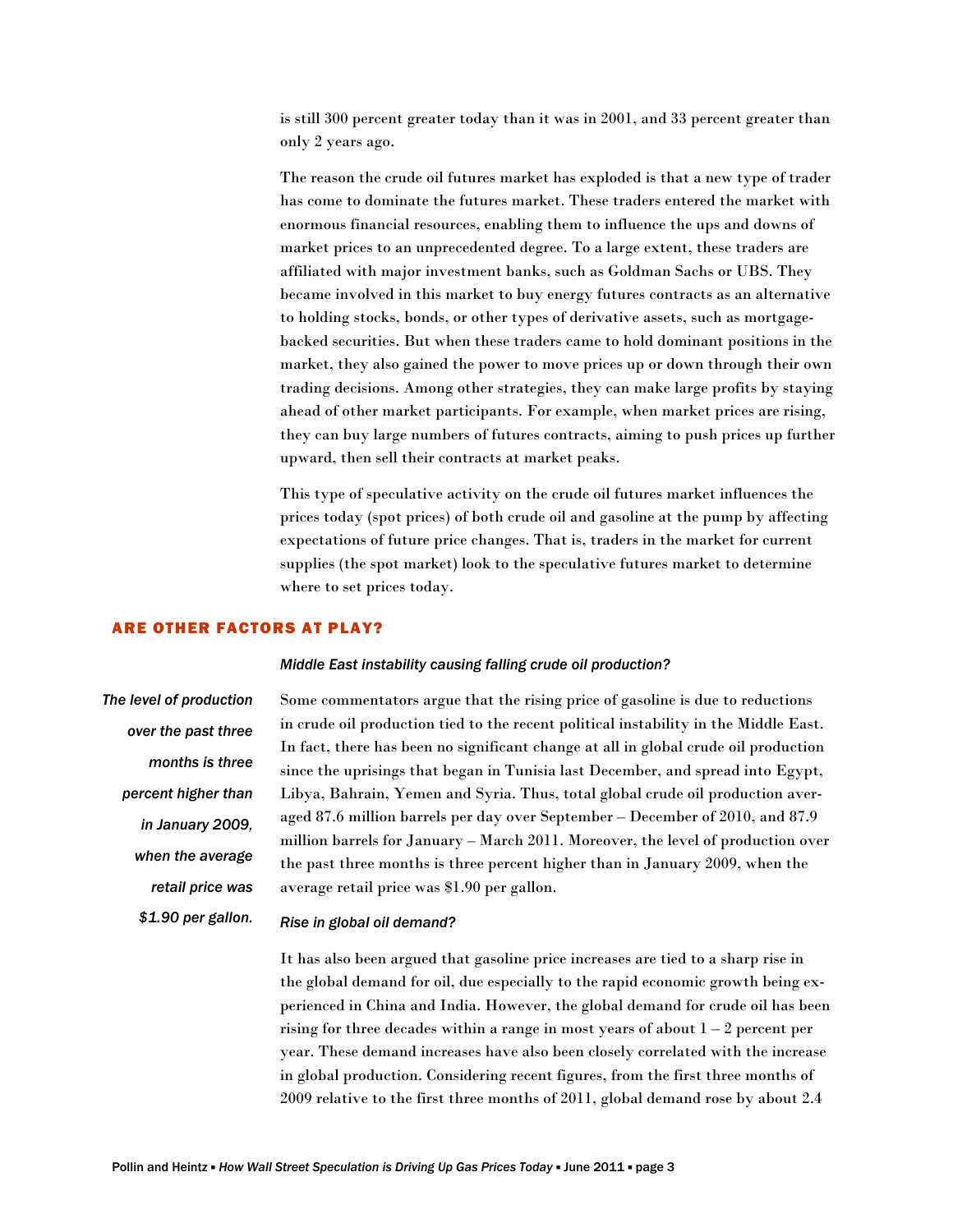percent annually while global production rose by 2.5 percent. Just since October 2010, when the price of gasoline began rising sharply, the global demand for oil followed the same pattern that has held since early 2009, i.e. demand for oil continued to rise somewhat more slowly than new oil production.

#### *Reaching limits of global oil supply?*

As of the most recent 2009 data, the proven reserves of oil globally were equal to over 43 years of global oil consumption at current consumption levels. This figure for 2009 is the highest level this ratio has reached over the past 30 years. In 1980, there were only 28 years worth of proven oil reserves relative to the global consumption level that year. In 2000, there were 36 years of proven reserves relative to consumption levels at that time. In short, there is no evidence to suggest that the current short-term jump in oil prices could be tied to longterm shortages in oil supply.

#### OIL PRICES AND ENVIRONMENTAL PROTECTION

*Funds that are generated by higher fossil fuel prices will need to be captured for purposes that are environmentally and socially beneficial, rather than simply to increase profits for oil companies and large-scale futures market traders.*

The U.S. and rest of the world today face the huge challenge of controlling global climate change. This calls for both immediate and long-term policy measures to dramatically reduce the consumption of fossil fuels, including gasoline, since the single greatest factor causing global climate change is carbon emissions released into the atmosphere by burning fossil fuels. These policy measures include dramatically increased levels of investment to improve energy efficiency in buildings and industry, as well with automobile and public transportation systems. It also entails making renewable energy sources such as wind and solar power affordable and widely accessible. Such investments should then become a major new engine of economic growth and job creation over the next generation. In this context of an epoch-defining clean-energy transformation, the prices of oil and coal will have to rise to accurately reflect the environmental damages of burning oil, coal and other fossil fuels. But any such increases in fossil fuel prices will need to be managed carefully through public policy, not emerge as a byproduct of excessive speculation on futures markets. Moreover, the funds that are generated by higher fossil fuel prices will have to be captured for purposes that are environmentally and socially beneficial, rather than simply to increase profits for oil companies and large-scale futures market traders. These purposes would include helping to finance investments in energy efficiency and renewable energy sources. They would also include direct financial support to consumers, so that the living standards of ordinary households are not hurt by any increases in fossil fuel prices.

#### THE FEDERAL GOVERNMENT CAN CONTROL SPECULATION

President Barack Obama signed into law the Dodd-Frank Wall Street Reform and Consumer Protection Act in July 2010. Dodd-Frank is the most ambitious measure aimed at regulating U.S. financial markets since the Glass-Steagall Act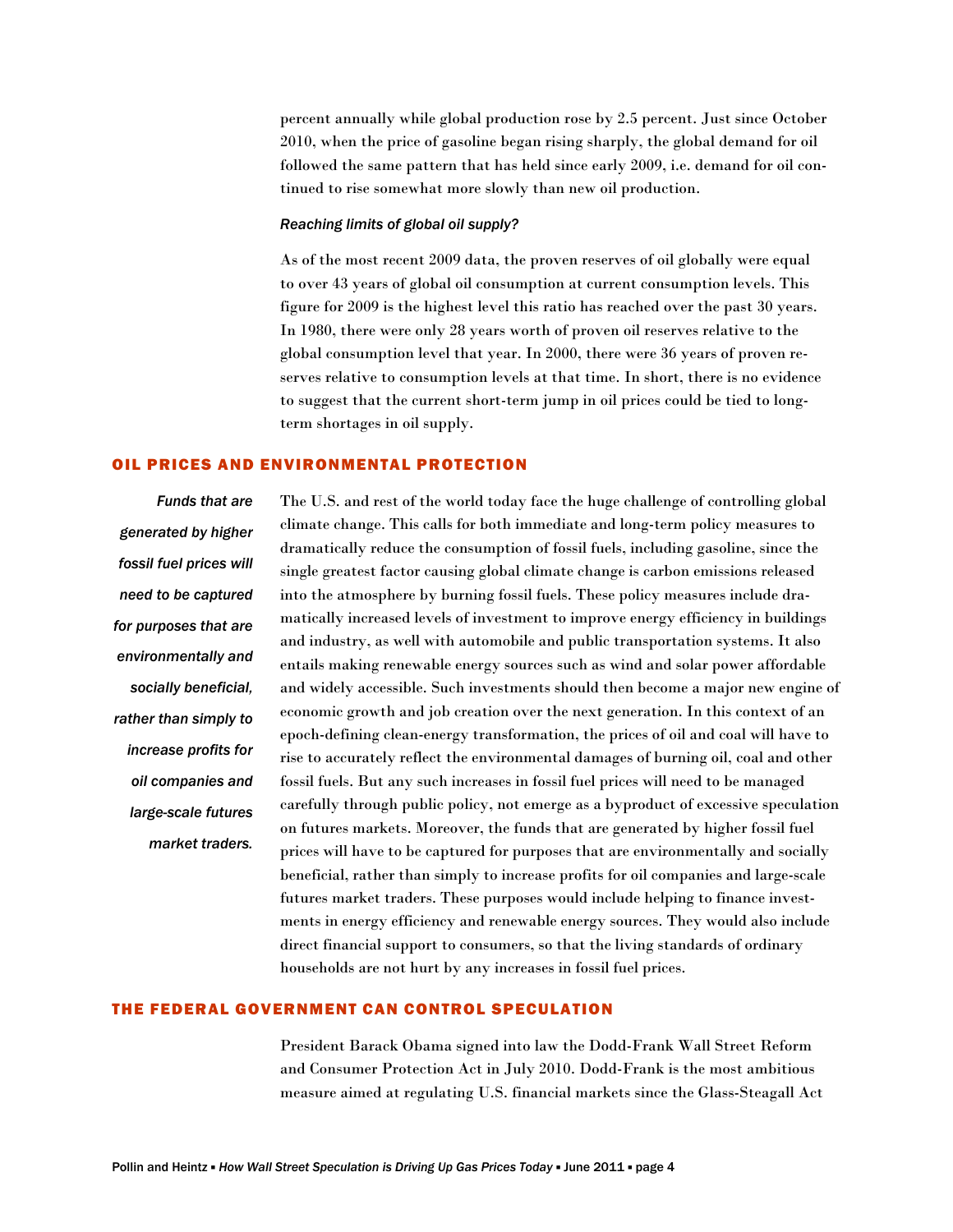*Provisions of Dodd-Frank grant the federal government the authority to impose meaningful control of speculation on the commodities futures market.*

was implemented in the midst of the 1930s Depression. Provisions of Dodd-Frank grant the federal government the authority to impose meaningful control of speculation on the commodities futures market. In particular, Section 737 of the Dodd Frank Act instructs the Commodity Futures Trading Commission (CFTC) to institute position limits – or limits on holdings of futures contracts by traders – in order to "diminish, eliminate, or prevent excessive speculation." This broad grant of authority empowers the CFTC to immediately address the increase in speculation in all commodities markets today, including the oil futures market.

At present, regulations on speculation in oil futures markets in the United States are set by the New York Mercantile Exchange. This is a private agency representing the interests of private market traders. What is needed now is for the CFTC to set limits in this market which are focused on the public interest, namely to "diminish, eliminate, or prevent excessive speculation." In short, the CFTC needs to exercise its authority to ensure that the policy tools provided by Dodd-Frank are implemented in ways that protect the interests of ordinary people and small businesses throughout the United States.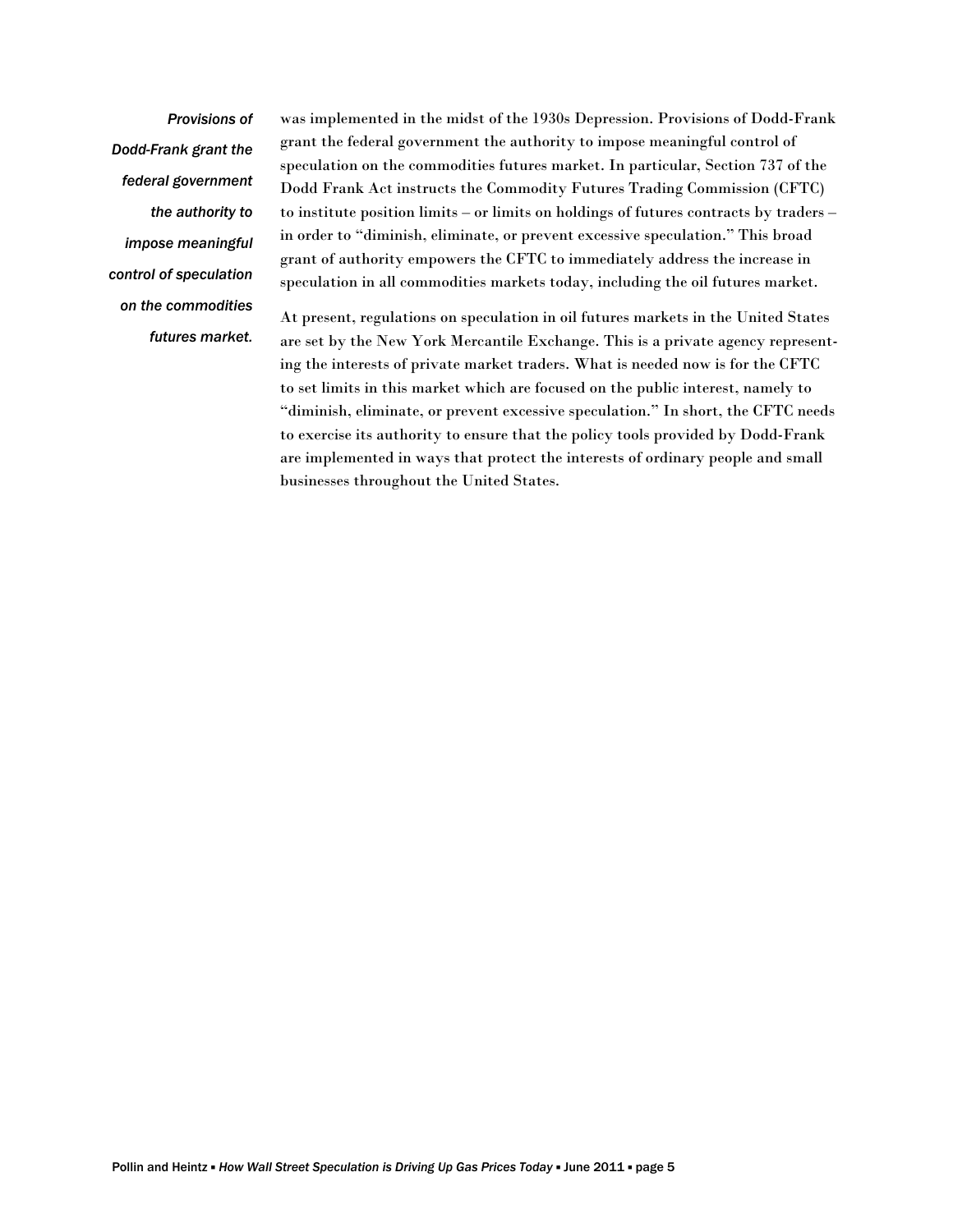### *Appendix*

#### 1. DATA ON AVERAGE RETAIL GASOLINE PRICES AT THE PUMP (EXCLUDING TAXES)

*Figure 1. Retail gasoline prices at the pump excluding taxes, 2000 - 2011* \$ PER GALLON, U.S. CITY AVERAGE, MAY 2011 DOLLARS



*Source: Energy Information Administration, U.S. Department of Energy.*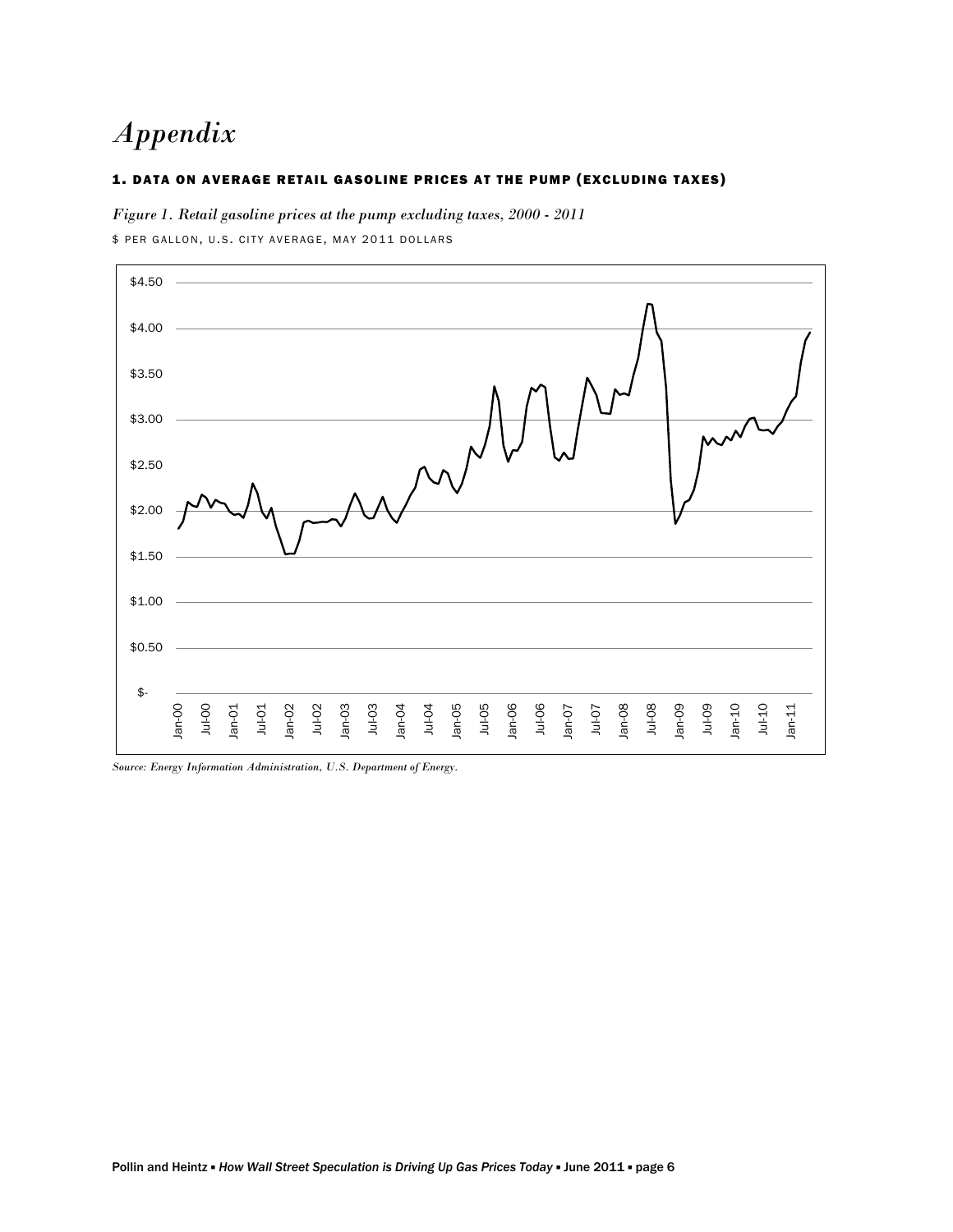#### 2. TWO ESTIMATES OF LONG-TERM CRUDE OIL PRICES

#### *Figure 2a. Crude oil prices, long-run trends, June 1986 - May 2011*

SPOT PRICES, DOLLARS PER BARREL, JUNE 1986-MAY 2011 WEST TEXAS INTERMEDIATE, MAY 2011



*Source: Energy Information Administration, U.S. Department of Energy.* 

*Note: Long-run trend estimated by applying a Hodrick-Prescott filter to the actual spot prices*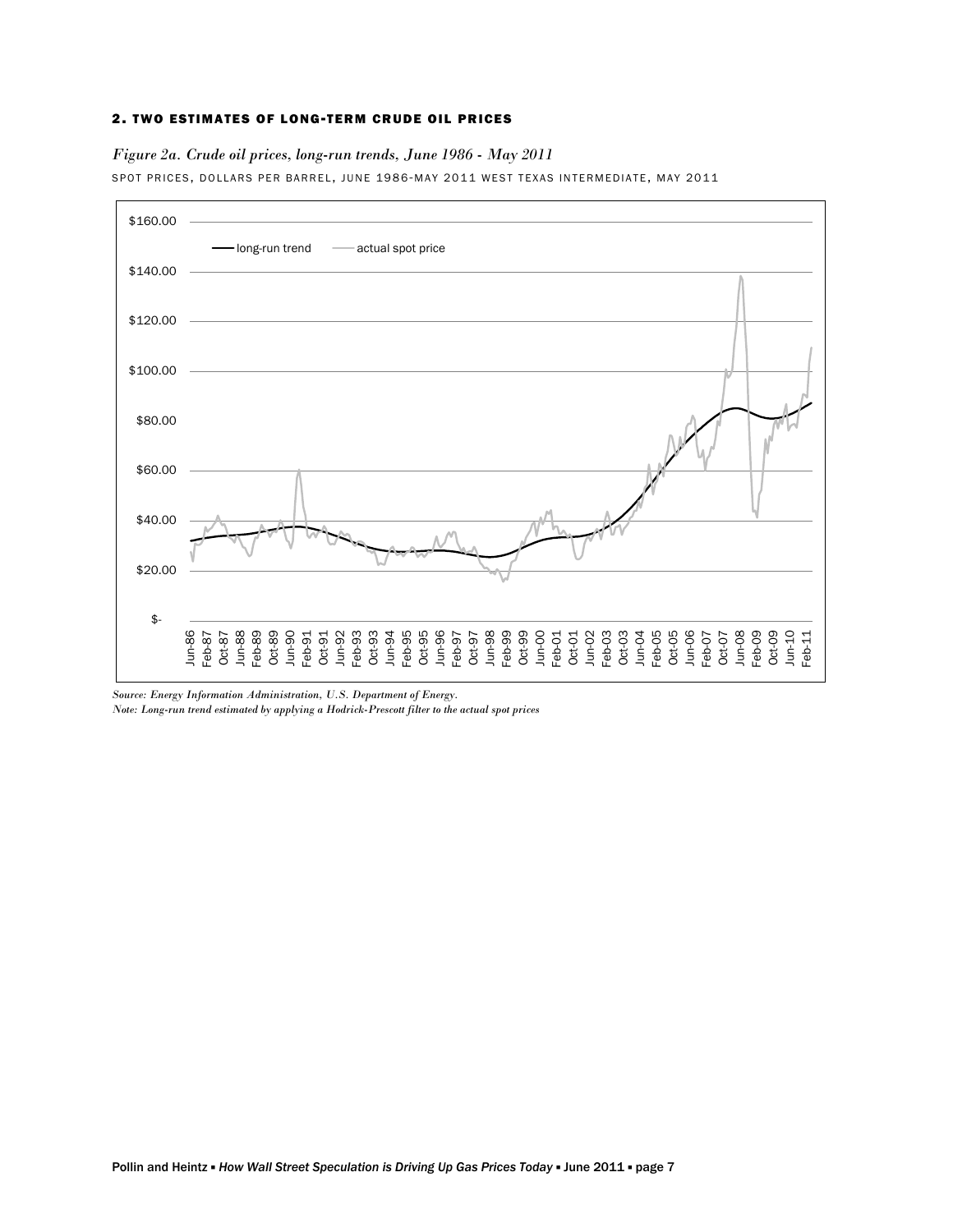

*Figure 2b. U.S. Department of Energy Projection of Future Crude Oil Prices*  \$/BARREL , (' LIGHT -SWEET '/ LOW - SULFUR), 2009 DOLLARS

*Source: Annual Energy Outlook, U.S. Department of Energy*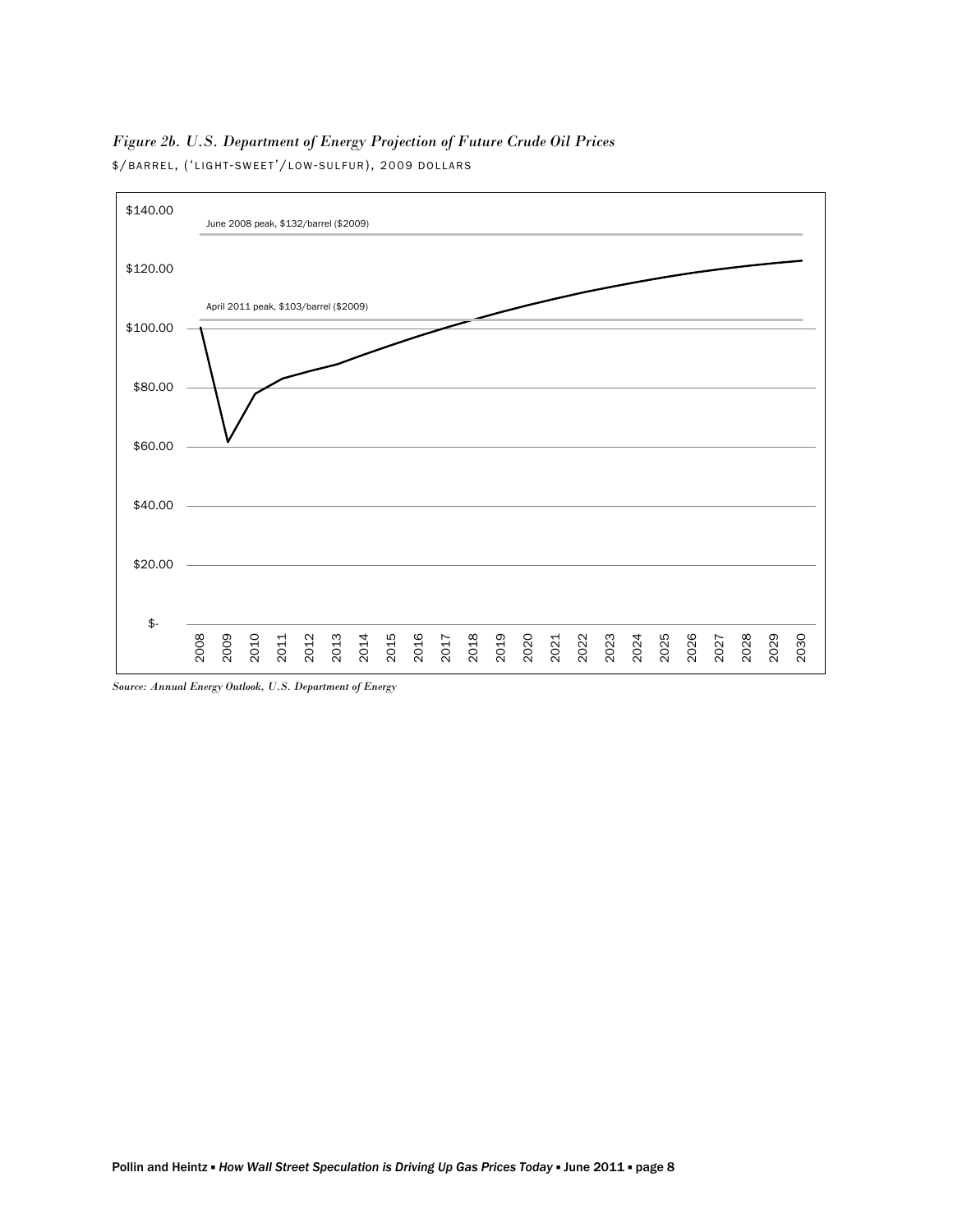#### 3. TRANSLATING GLOBAL CRUDE OIL PRICE ESTIMATES INTO RETAIL GASOLINE PRICE ESTIMATES **FOR US MARKET.**

A. Retail gasoline prices and crude oil prices in spot markets are closely correlated, as shown in Figure 3 below.





*Source: Energy Information Administration, U.S. Department of Energy.* 

B. Over the range of recent prices (June 1986 to May 2011), we estimate the relationship between current retail gasoline prices, current crude oil prices, and lagged values of both retail gasoline and crude oil prices, all adjusted for inflation.

To derive this relationship between crude oil spot prices and retail gasoline prices, we estimate the following equation:

#### *lnGt* =  $\alpha$  +  $\beta$ <sub>1</sub>G<sub>t-1</sub> +  $\beta$ <sub>2</sub>G<sub>t-2</sub> +  $\beta$ <sub>3</sub>G<sub>t-3</sub> +  $\gamma$ <sub>1</sub>C<sub>t</sub> +  $\gamma$ <sub>2</sub>C<sub>t-1</sub> +  $\gamma$ <sub>3</sub>C<sub>t-2</sub> + ε<sub>t</sub>

in which  $G_t$  represents the monthly retail price of gasoline (May 2011 dollars per gallon) at time period 't,'  $C_t$  represents the monthly spot price of crude oil (May 2011 dollars per barrel) at time period 't,' and  $\varepsilon$  is a stochastic error term. All variables are expressed as natural logarithms. Estimated coefficients are: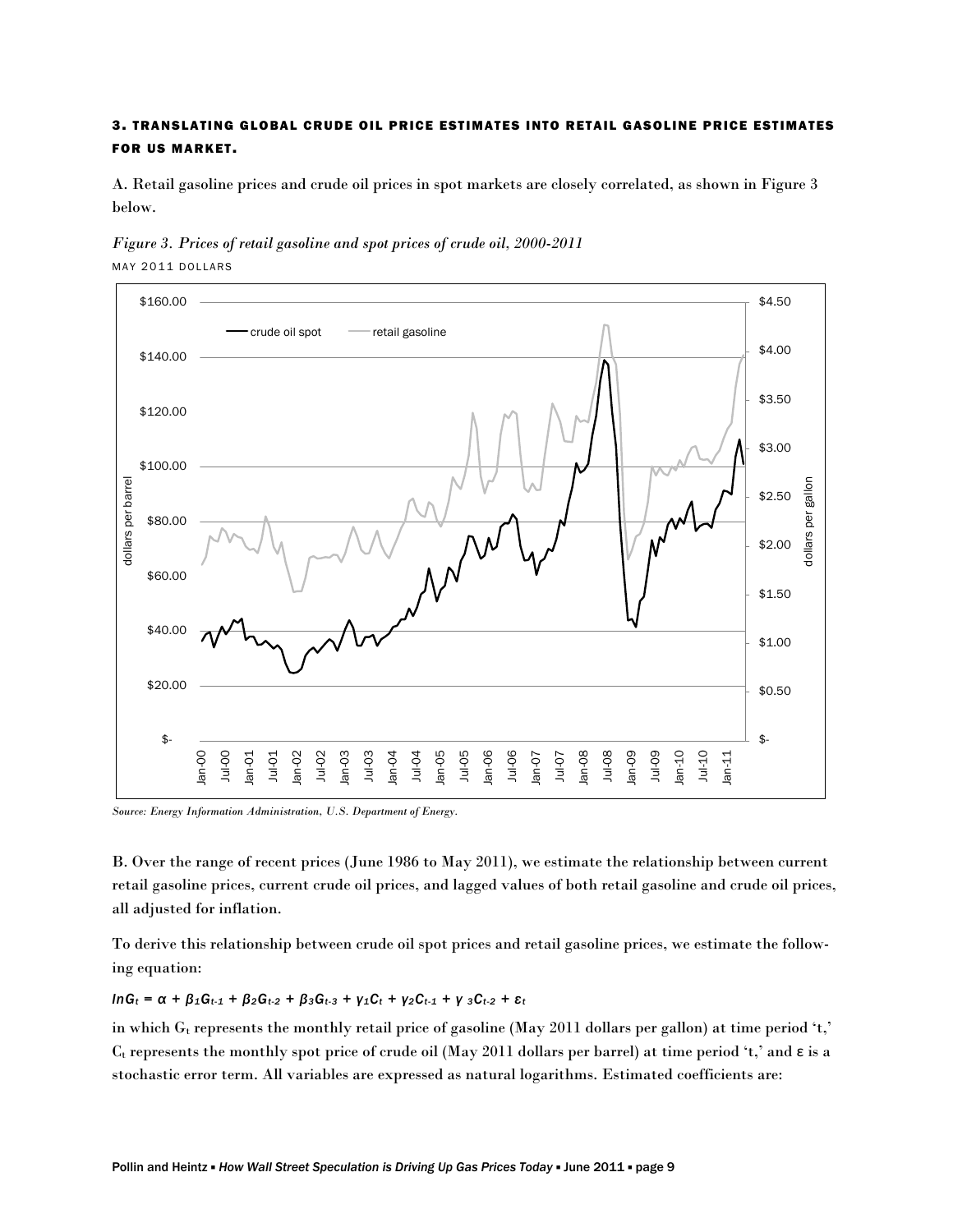*lnGt = - 0.28 + 1.16Gt-1 - 0.54Gt-2 + 0.12Gt-3 + 0.28Ct – 0.08Ct-1 – 0.07Ct-2*  $(6.64)$   $(20.0)$   $(6.86)$   $(2.79)$   $(11.4)$   $(1.79)$   $(2.42)$ 

with absolute values of t-statistics shown in parentheses. Unit root tests (augmented Dickey-Fuller) on the two price variables show that both possess unit roots and are integrated of order one. However, unit root tests show that the residual is stationary, indicating a long-run cointegrating relationship between crude oil prices and retail gasoline prices (i.e. they move closely together and one price can be used to predict the other).

Lagged values of both gasoline prices and crude oil prices can affect current gas prices. This implies that past speculative pressures are carried over, at least for several months, to current prices. To estimate what the current gasoline prices would have been if there were no speculation, we need to find a starting point at which actual crude oil prices were roughly equal to the long run trend. Using the data from Figure 2a, we select September 2010 through November 2010 as the most recent months during which actual market prices and the long trend in prices were approximately equal - i.e. there is no evidence of a speculative premium during these months. We then use the above equation, the retail prices of gasoline for September to November 2010, and the estimated long-run trend in crude oil prices (Figure 2a) to predict what retail gas prices would have been without speculation in crude oil markets. Table 1 summarizes these results.

|               |          | Crude oil (\$/barrel) | Gasoline (\$/gallon) |                |  |
|---------------|----------|-----------------------|----------------------|----------------|--|
|               | Actual   | Long-run              | Actual               | No speculation |  |
| December 2011 | \$91.30  | \$86.76               | \$3.10               | \$3.02         |  |
| January 2011  | \$90.96  | \$87.34               | \$3.20               | \$3.06         |  |
| February 2011 | \$89.87  | \$87.94               | \$3.26               | \$3.08         |  |
| March 2011    | \$103.79 | \$88.53               | \$3.63               | \$3.10         |  |
| April 2011    | \$110.06 | \$89.14               | \$3.87               | \$3.12         |  |
| May 2011      | \$101.00 | \$89.74               | \$3.96               | \$3.13         |  |

*Table 1. Actual and estimated prices of crude oil and gasoline (May 2011 dollars).* 

C. The actual market price in May 2011 was \$3.96. The retail price without the speculative premium is estimated to be \$3.13, putting the speculative premium at \$0.83 per gallon.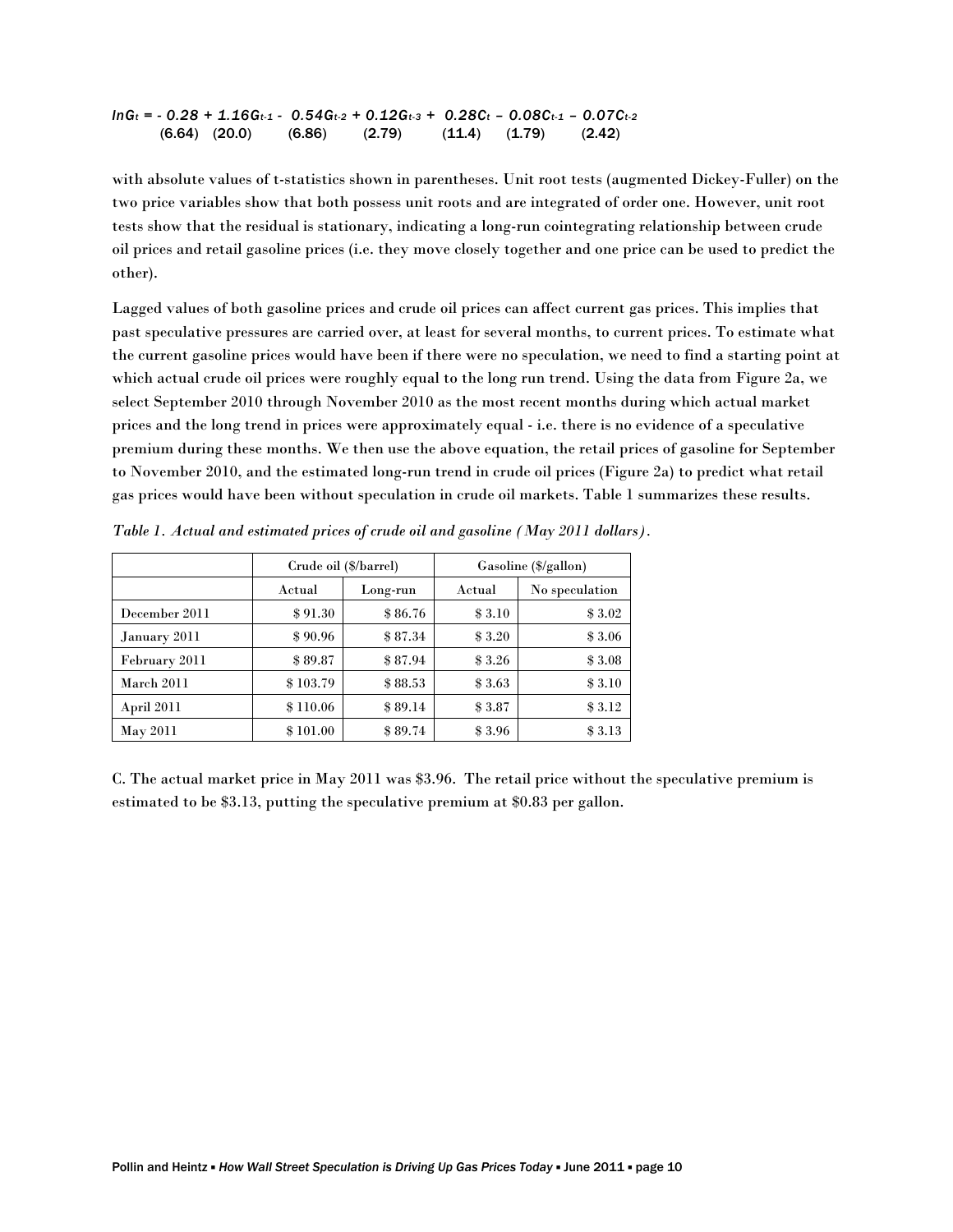#### 4. GROWTH OF CRUDE OIL FUTURES MARKET TRADING

A good measure of the overall investment activity in futures markets is the level of "open interest." This is the total number of outstanding contracts in the futures markets at a given time.



*Figure 4a. Open Interest (liquidity), 2000-2011* 

NYMEX CRUDE OIL (' LIGHT SWEET ') FUTURES

*Source: Commodity Futures Trading Commission (Commitments of Traders).*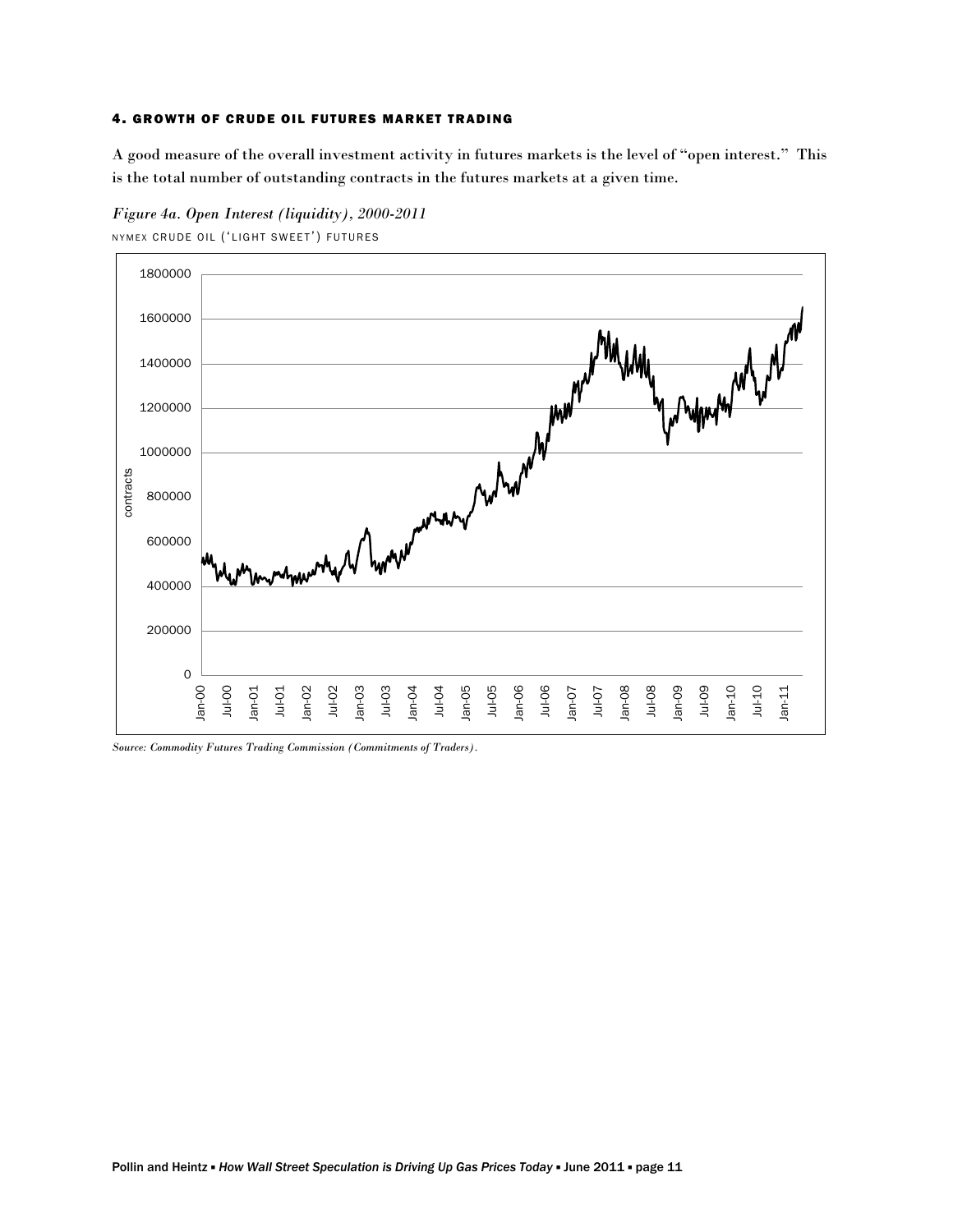

*Figure 4b. Ratio of Open Interest Crude Oil Futures to Global Oil Production, 2000-2011*  NYMEX (RATIO OF THOUSANDS OF CONTRACTS TO MILLION OF BARRELS PER DAY)

*Source: Energy Information Administration, U.S. Department of Energy and Commodity Futures Trading Commission(Commitment of Traders).*

#### 5. RELATIONSHIP BETWEEN FUTURES MARKET TRADING AND SPOT PRICES

Several studies have found evidence of speculative bubble dynamics in global petroleum markets prior to the financial crisis which unfolded in 2008.1 Other studies have documented that price changes in crude oil futures markets, including speculative price dynamics, are transmitted to key spot markets.2 Therefore, there is significant evidence that price bubbles existed in crude oil markets and that speculative dynamics in futures markets would have affected spot prices.

As discussed in the main text, large financial investors entered commodity futures markets in recent years as a way of diversifying their investment portfolios. Data collected by the Commodities Futures Trading Commission (CFTC) has not been sufficiently detailed to track these investments over a long period of

<sup>&</sup>lt;sup>1</sup> For a review of the recent literature, see Singleton, Kenneth J. 2010, "The 2008 Boom/Bust in Oil Prices," Graduate School of Business, Stanford University. Examples of specific empirical studies that document bubble dynamics in the oil market include: Phillips, Peter C.B. and Yu, Jun. 2010, "Dating the timeline of financial bubbles during the subprime crisis," Cowles Foundation Discussion Paper No. 1770, Yale University, New Haven; and Cifarelli, Giulio and Paladino, Giovanna 2008, "Oil price dynamics and speculation: a multivariate financial approach," *Energy Economics* 32(2): 363-72. A valuable recent press commentary is Ed Wallace's "Blame Washington for High Fuel Prices," *Bloomberg/Business Week*, June 7, 2011. Wallace's story begins with the observation that "It's no secret that speculators are the real reason behind high gas prices. The surprise is that Washington is making no effort to stop them."

<sup>2</sup> For example, Kaufmann, Robert K. and Ullman, Ben. Oil prices, speculation and fundamentals: interpreting causal relations among spot and future prices. *Energy Economics*, 31: 550-558.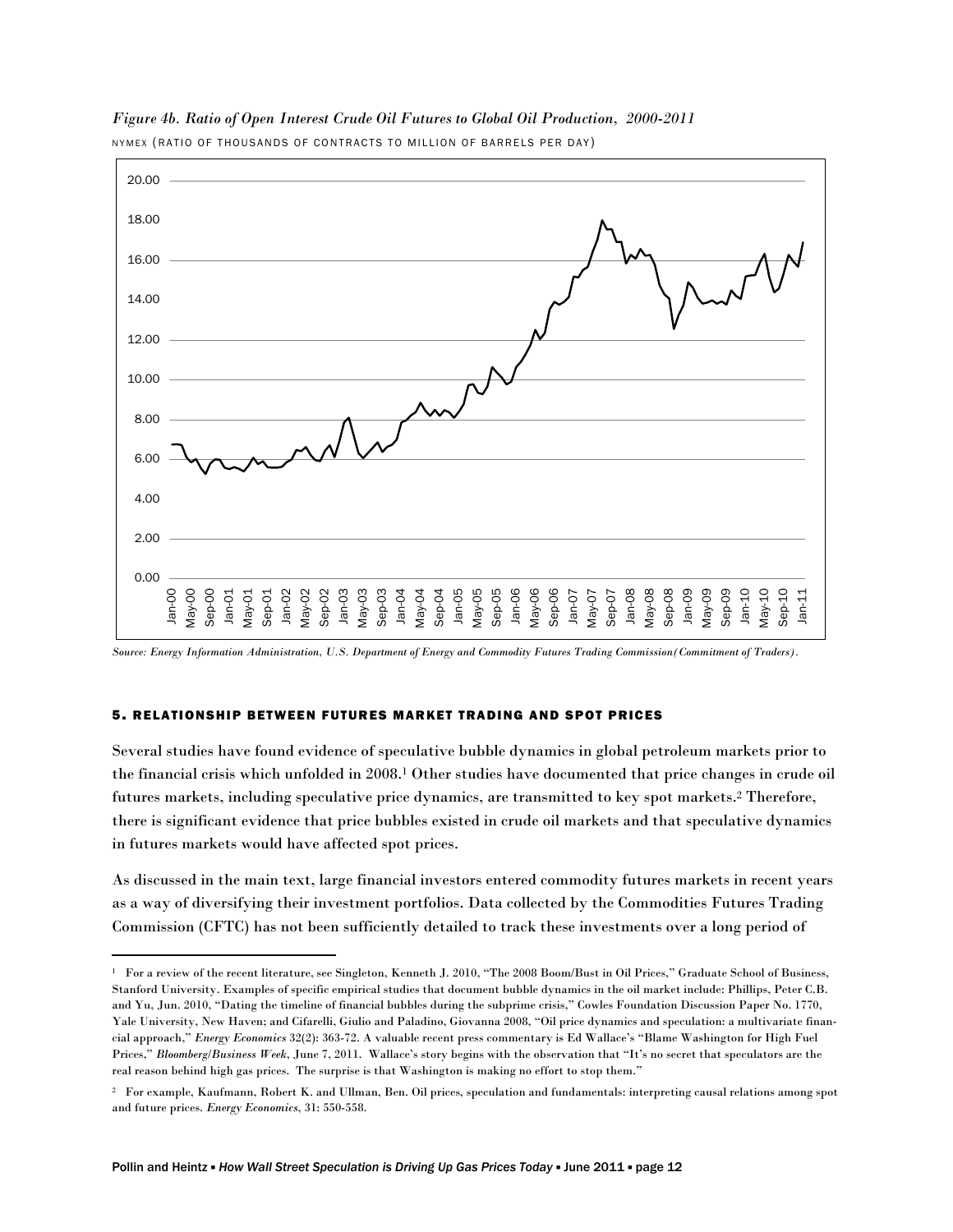time. However, beginning in 2006, the CFTC began to release data on the investment positions of new categories of investors. These new data allow us to track potentially speculative investments in greater detail (the new database is called the "Detailed Commitment of Traders"). One class of investor, with a potentially significant impact on energy futures markets, is the "managed money traders." Managed money traders represent investors who directly invest in futures markets on behalf of clients and include commodity pool operators, commodity trade advisors, hedge funds, and other institutional investors. Often these investors adopt net long positions in the market and will benefit if commodity prices increase in the future. The net long positions of these traders is strongly correlated with spot prices in crude oil markets.

Figure 5 shows that the movements of spot prices of crude oil and the size of the positions held by largescale traders is closely correlated. This is especially true since December 2008.





*Source: Energy Information Administration, U.S. Department of Energy and Commodity Futures Trading Commission (Detailed Commitment of Traders).*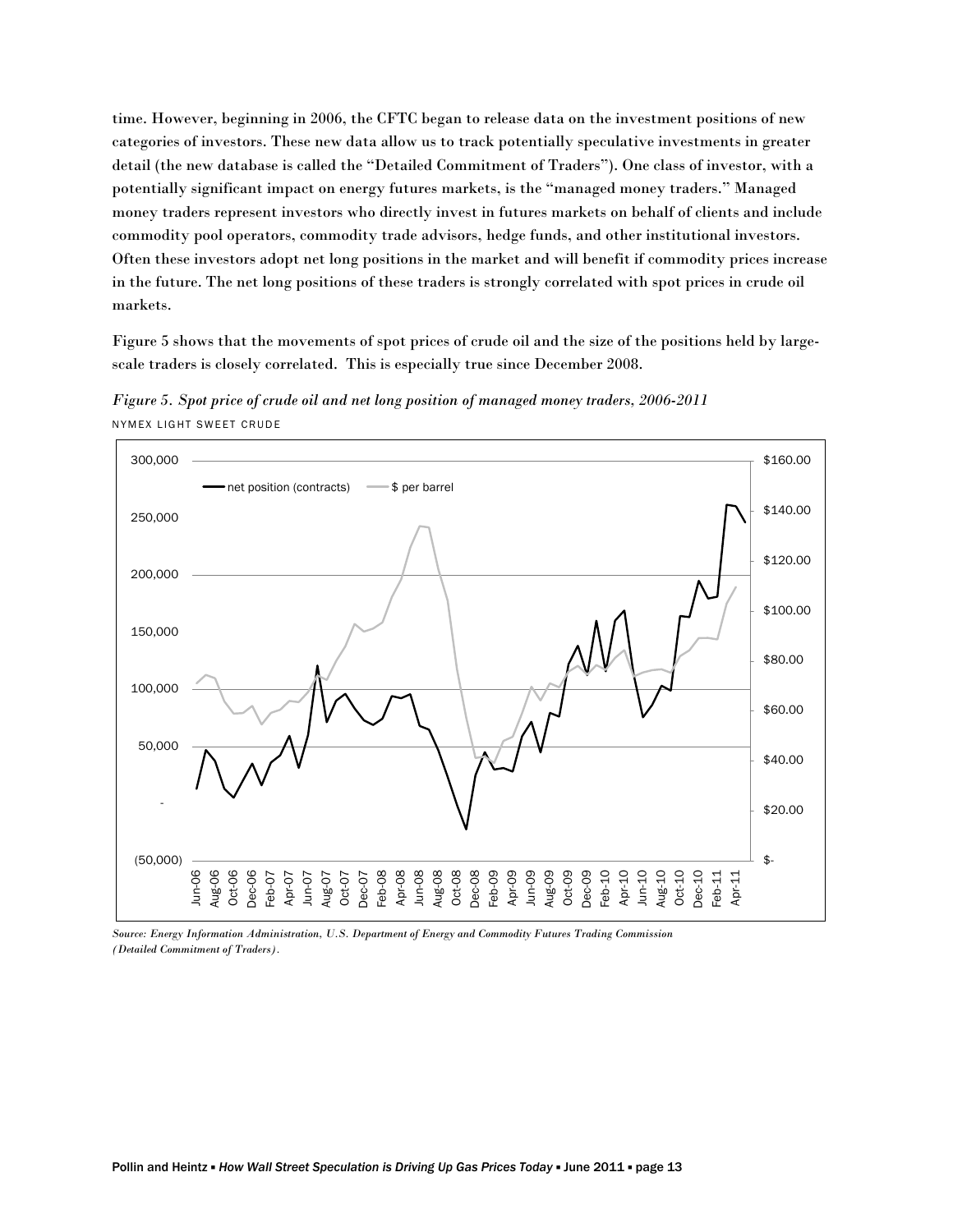#### 6. RECENT SUPPLY AND DEMAND CONDITIONS IN GLOBAL CRUDE OIL MARKET

|      |             | Demand<br>(million)<br>barrels/day) | Production<br>(million<br>barrels/day) | Demand growth less<br>production growth | Spot price<br>(NYMEX) | Change in<br>spot price |
|------|-------------|-------------------------------------|----------------------------------------|-----------------------------------------|-----------------------|-------------------------|
| 2009 | 1st quarter | 83.61                               | 83.59                                  |                                         | \$45.14               |                         |
|      | 2nd quarter | 84.01                               | 83.72                                  | $1.3\%$                                 | \$62.20               | \$17.06                 |
|      | 3rd quarter | 84.54                               | 84.78                                  | $-2.6\%$                                | \$70.75               | \$8.55                  |
|      | 4th quarter | 85.16                               | 85.44                                  | $-0.2\%$                                | \$78.39               | \$7.64                  |
| 2010 | 1st quarter | 85.38                               | 86.00                                  | $-1.6\%$                                | \$80.79               | \$2.40                  |
|      | 2nd quarter | 86.21                               | 86.58                                  | $1.2\%$                                 | \$80.01               | \$(0.78)                |
|      | 3rd quarter | 87.41                               | 87.07                                  | $3.4\%$                                 | \$77.96               | \$(2.06)                |
|      | 4th quarter | 87.69                               | 87.56                                  | $-1.0\%$                                | \$86.65               | \$8.70                  |
| 2011 | 1st quarter | 87.62                               | 87.90                                  | $-1.9\%$                                | \$94.01               | \$7.37                  |

*Table 2. Recent changes in global demand and supply of crude oil, 2009-2011* 

*Source: Energy Information Administration, U.S. Department of Energy.*

#### 7. PATTERN OF GLOBAL PROVEN OIL RESERVES RELATIVE TO GLOBAL CONSUMPTION LEVELS



*Figure 6. Ratio of barrels of proven reserves to barrels of annual consumption, 1980-2009* 

*Source: Energy Information Administration, U.S. Department of Energy.*